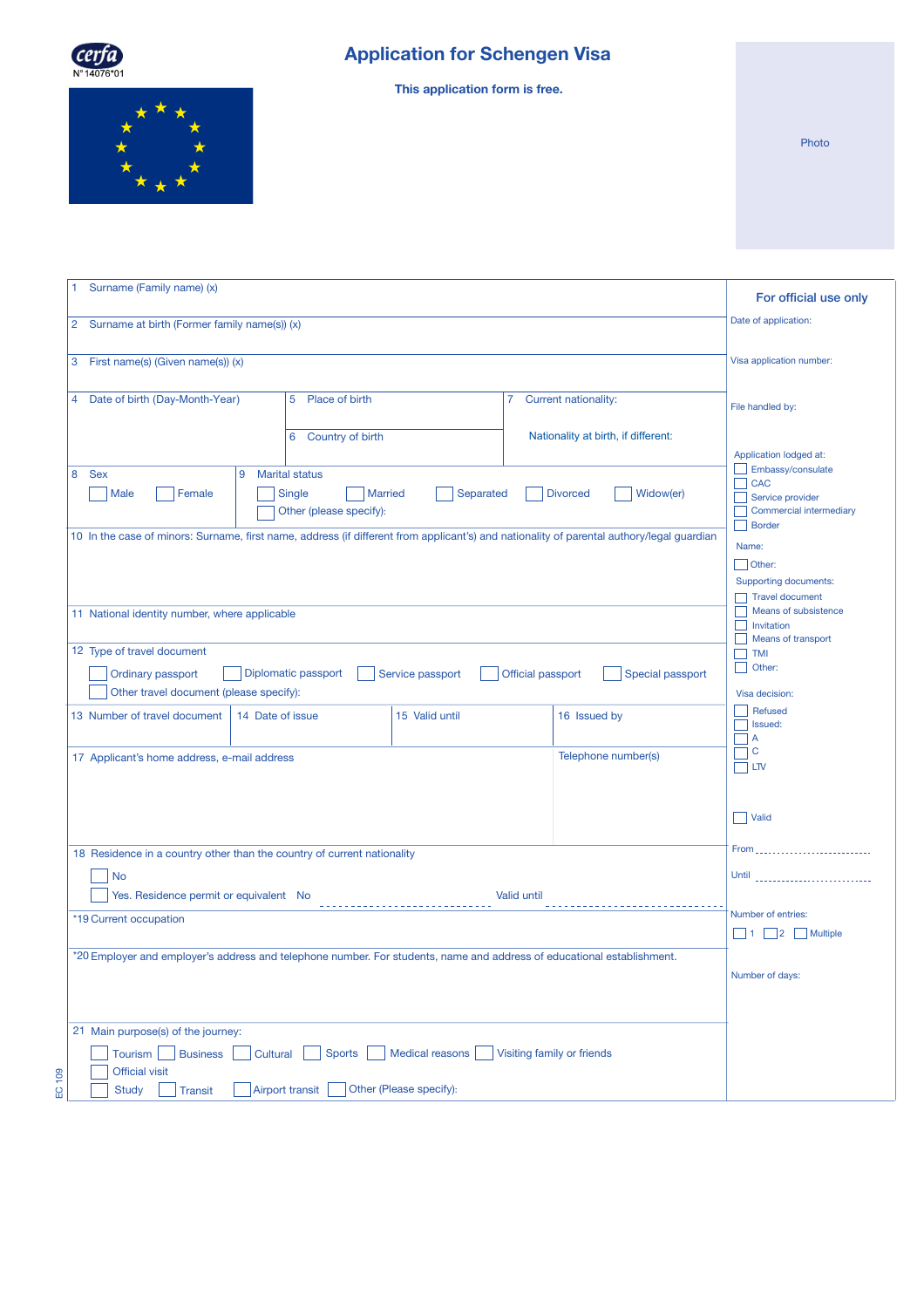| 22 Member State(s) of destination                                                                                                                                                                                                    | 23 Member State of first entry                                         |  |  |
|--------------------------------------------------------------------------------------------------------------------------------------------------------------------------------------------------------------------------------------|------------------------------------------------------------------------|--|--|
|                                                                                                                                                                                                                                      |                                                                        |  |  |
|                                                                                                                                                                                                                                      |                                                                        |  |  |
| 24 Number of entries requested                                                                                                                                                                                                       | 25 Duration of the intended stay or transit<br>Indicate number of days |  |  |
| Single entry<br>Two entries                                                                                                                                                                                                          |                                                                        |  |  |
| <b>Multiple entries</b>                                                                                                                                                                                                              |                                                                        |  |  |
| The fields marked with * shall not be filled in by family members of EU, EEA or CH citizens (spouse, child or dependent ascendant) while exercising their right                                                                      |                                                                        |  |  |
| to free movement. Family members of EU, EEA or CH citizens shall present documents to prove this relationship and fill in fields N° 34 and 35.<br>(x) Fields 1-3 shall be filled in accordance with the data in the travel document. |                                                                        |  |  |
|                                                                                                                                                                                                                                      |                                                                        |  |  |
|                                                                                                                                                                                                                                      |                                                                        |  |  |
| 26 Schengen visas issued during the past three years                                                                                                                                                                                 |                                                                        |  |  |
| $\overline{\phantom{a}}$ No                                                                                                                                                                                                          |                                                                        |  |  |
|                                                                                                                                                                                                                                      |                                                                        |  |  |
|                                                                                                                                                                                                                                      |                                                                        |  |  |
| 27 Fingerprints collected previously for the purpose of applying for a Schengen visa<br>$ $ No<br><b>Yes</b>                                                                                                                         |                                                                        |  |  |
|                                                                                                                                                                                                                                      |                                                                        |  |  |
|                                                                                                                                                                                                                                      | Date, if known                                                         |  |  |
| 28 Entry permit for the final country of destination, where applicable                                                                                                                                                               |                                                                        |  |  |
|                                                                                                                                                                                                                                      |                                                                        |  |  |
|                                                                                                                                                                                                                                      |                                                                        |  |  |
| 29 Intended date of arrival in the Schengen area                                                                                                                                                                                     | 30 Intended date of departure from the Schengen area                   |  |  |
|                                                                                                                                                                                                                                      |                                                                        |  |  |
|                                                                                                                                                                                                                                      |                                                                        |  |  |
| *31 Surname and first name of the inviting person(s) in the Member State(s). If not applicable, name of hotel(s) or temporary<br>accommodation(s) in the Member State(s)                                                             |                                                                        |  |  |
|                                                                                                                                                                                                                                      |                                                                        |  |  |
|                                                                                                                                                                                                                                      |                                                                        |  |  |
|                                                                                                                                                                                                                                      |                                                                        |  |  |
|                                                                                                                                                                                                                                      |                                                                        |  |  |
| Address and e-mail address of inviting person(s)/hotel(s)/temporary<br>accommodation(s)                                                                                                                                              | Telephone and telefax                                                  |  |  |
|                                                                                                                                                                                                                                      |                                                                        |  |  |
|                                                                                                                                                                                                                                      |                                                                        |  |  |
| *32 Name and address of inviting company/organisation                                                                                                                                                                                | Telephone and telefax of company                                       |  |  |
|                                                                                                                                                                                                                                      |                                                                        |  |  |
|                                                                                                                                                                                                                                      |                                                                        |  |  |
| Surname, first name, address, telephone, telefax and e-mail address of contact person in company/organisation                                                                                                                        |                                                                        |  |  |
|                                                                                                                                                                                                                                      |                                                                        |  |  |
|                                                                                                                                                                                                                                      |                                                                        |  |  |
|                                                                                                                                                                                                                                      |                                                                        |  |  |
|                                                                                                                                                                                                                                      |                                                                        |  |  |
|                                                                                                                                                                                                                                      |                                                                        |  |  |
| *33 Cost of travelling and living during the applicant's stay is covered                                                                                                                                                             |                                                                        |  |  |
|                                                                                                                                                                                                                                      |                                                                        |  |  |
|                                                                                                                                                                                                                                      |                                                                        |  |  |
| by the applicant himself/herself                                                                                                                                                                                                     | by a sponsor (host, company, organisation), please<br>specify          |  |  |
|                                                                                                                                                                                                                                      |                                                                        |  |  |
|                                                                                                                                                                                                                                      | referred to in field 31 or 32                                          |  |  |
| Means of support:                                                                                                                                                                                                                    |                                                                        |  |  |
| Cash                                                                                                                                                                                                                                 |                                                                        |  |  |
|                                                                                                                                                                                                                                      | other (please specify)                                                 |  |  |
| Traveller's cheques                                                                                                                                                                                                                  | Means of support                                                       |  |  |
| <b>Credit card</b>                                                                                                                                                                                                                   | Cash                                                                   |  |  |
| Prepaid accommodation                                                                                                                                                                                                                | <b>Accommodation provided</b>                                          |  |  |
|                                                                                                                                                                                                                                      |                                                                        |  |  |
| Prepaid transport                                                                                                                                                                                                                    | All expences covered during the stay                                   |  |  |
| Other (please specify)                                                                                                                                                                                                               | Prepaid transport                                                      |  |  |
|                                                                                                                                                                                                                                      | Other (please specify)                                                 |  |  |
|                                                                                                                                                                                                                                      |                                                                        |  |  |